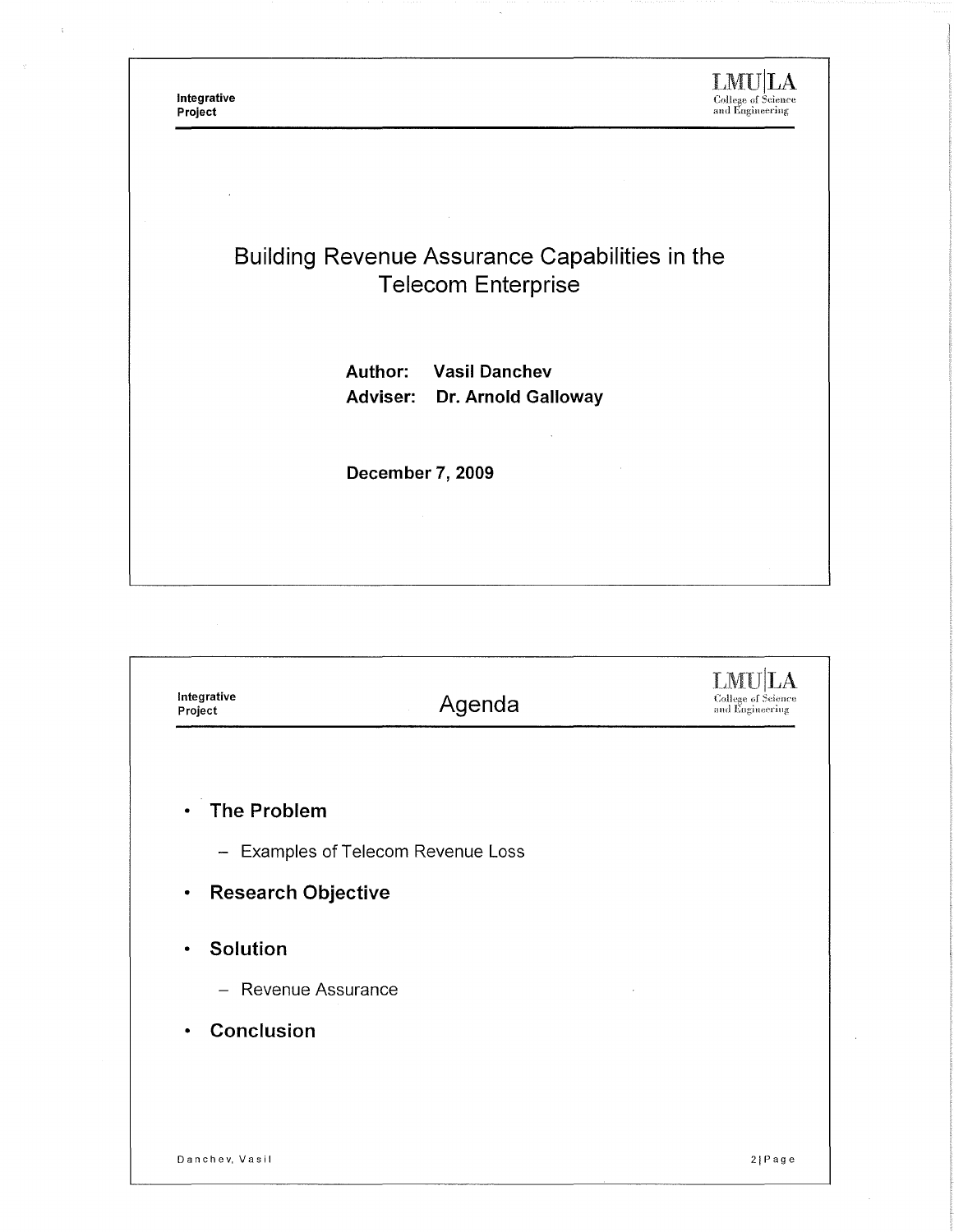

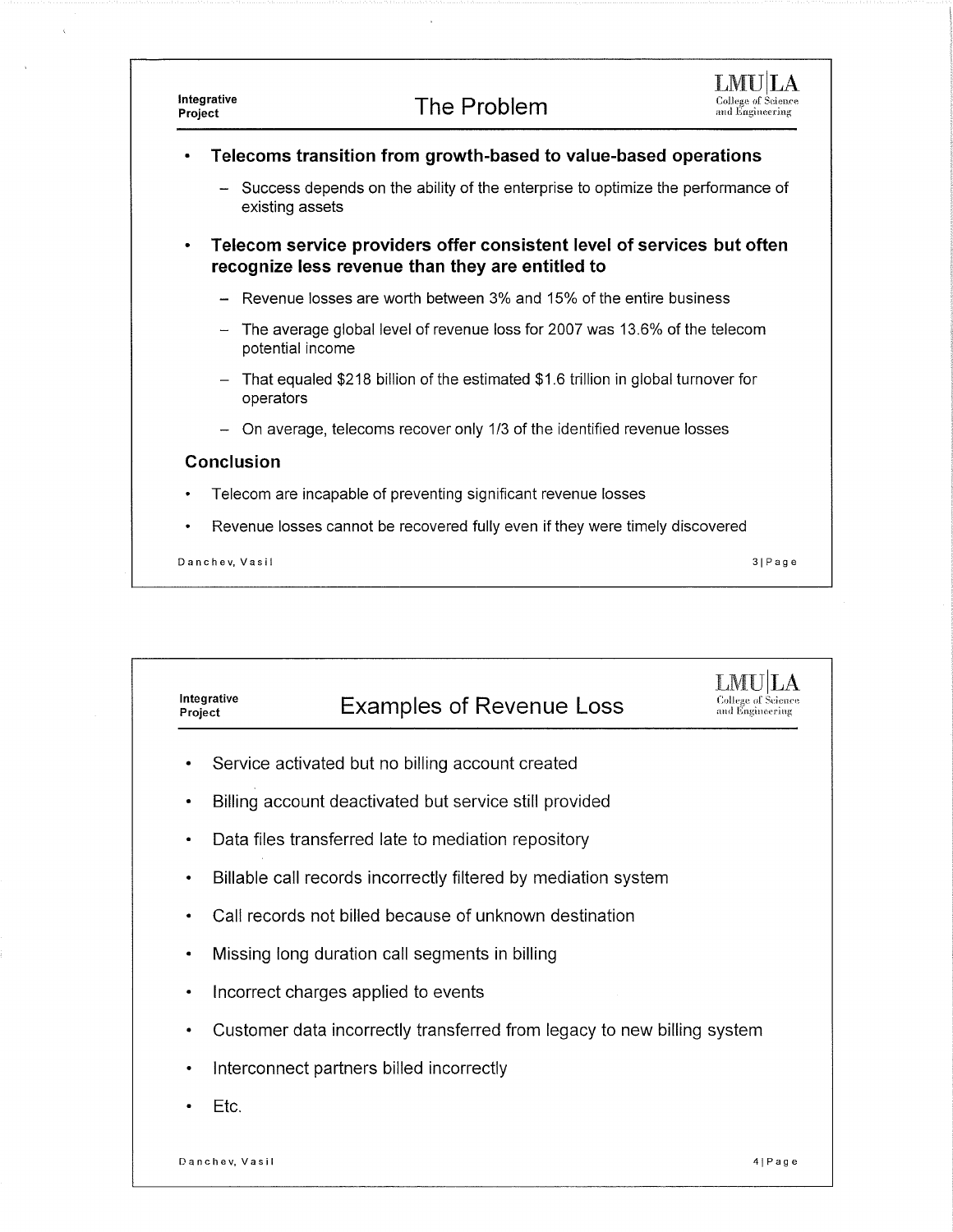

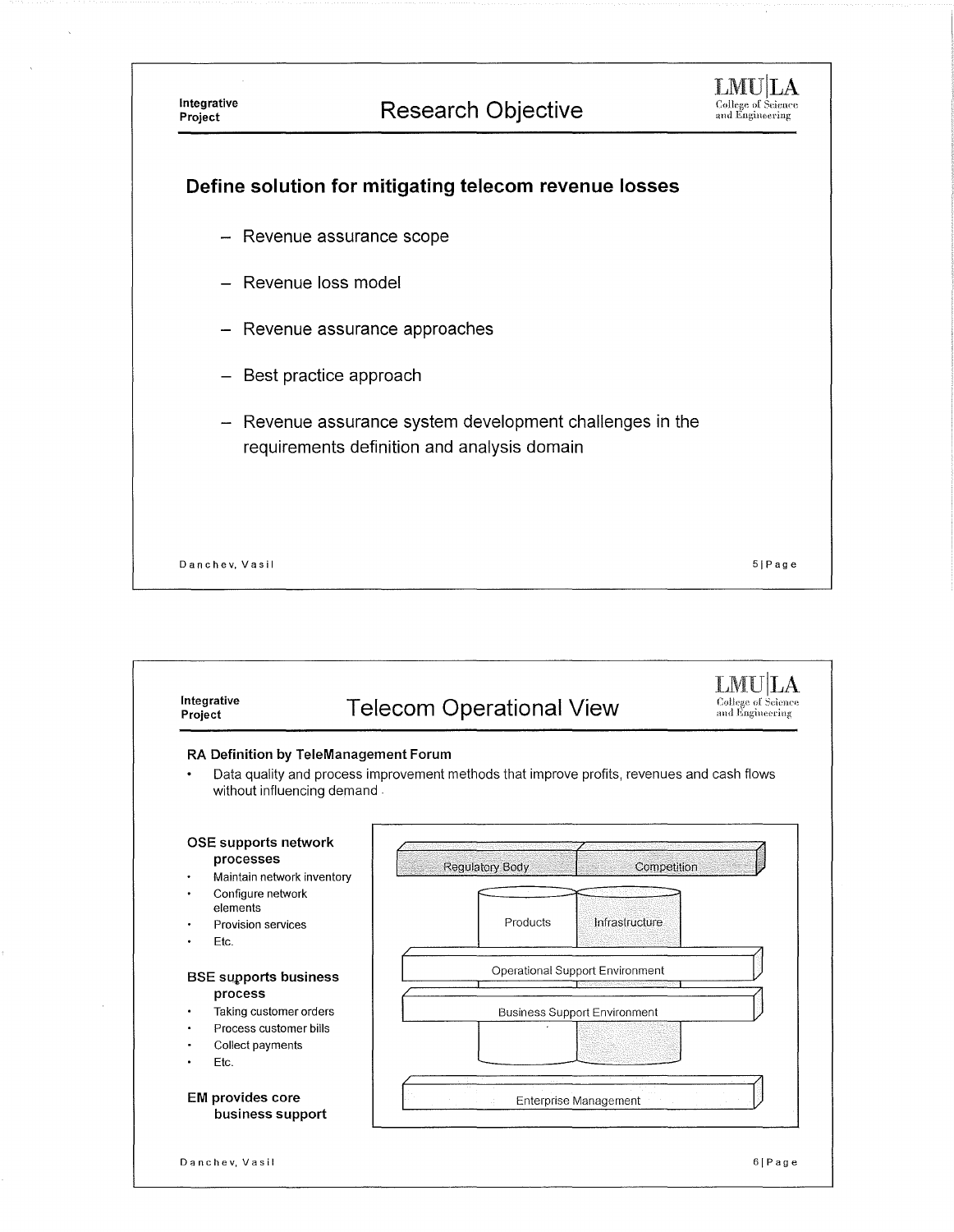#### LMU|LA **Integrative eTOM Business Process Framework** College of Science<br>and Engineering **Operations Development**  Includes activities associated with  $\bigcap_{\text{Development}}$ Enterprise<br>Management  $\ddot{\phantom{0}}$ :)perations Management  $\mathbf 1$  $\bar{2}$  $\overline{\mathbf{3}}$ high-level planning and execution

### **Operations Management** | Marketing

Includes operational activities performed on a daily basis

# **Enterprise Management**<br>**Resources** business n

**Encompasses business processes necessary to support the rest of**  the enterprise



| Integrative<br>Project | eTOM Operations Management                                                                                                                                                                                 |                                    |         | <b>College of Science</b><br>and Engineering |
|------------------------|------------------------------------------------------------------------------------------------------------------------------------------------------------------------------------------------------------|------------------------------------|---------|----------------------------------------------|
| ٠                      | Fulfillment - the process of initiating new services<br>Assurance - the process of assuring that customers get the services that they requested<br>Billing - the collection process for delivered services |                                    |         |                                              |
|                        | Operations Management Area                                                                                                                                                                                 |                                    |         |                                              |
|                        | Fulfillment                                                                                                                                                                                                | Assurance                          | Billing |                                              |
|                        |                                                                                                                                                                                                            | Customer Relationship Management   |         |                                              |
|                        |                                                                                                                                                                                                            | Service Management and Operations  |         |                                              |
|                        |                                                                                                                                                                                                            | Resource Management and Operations |         |                                              |
|                        |                                                                                                                                                                                                            | Partner Relationship Management    |         |                                              |
|                        |                                                                                                                                                                                                            |                                    |         |                                              |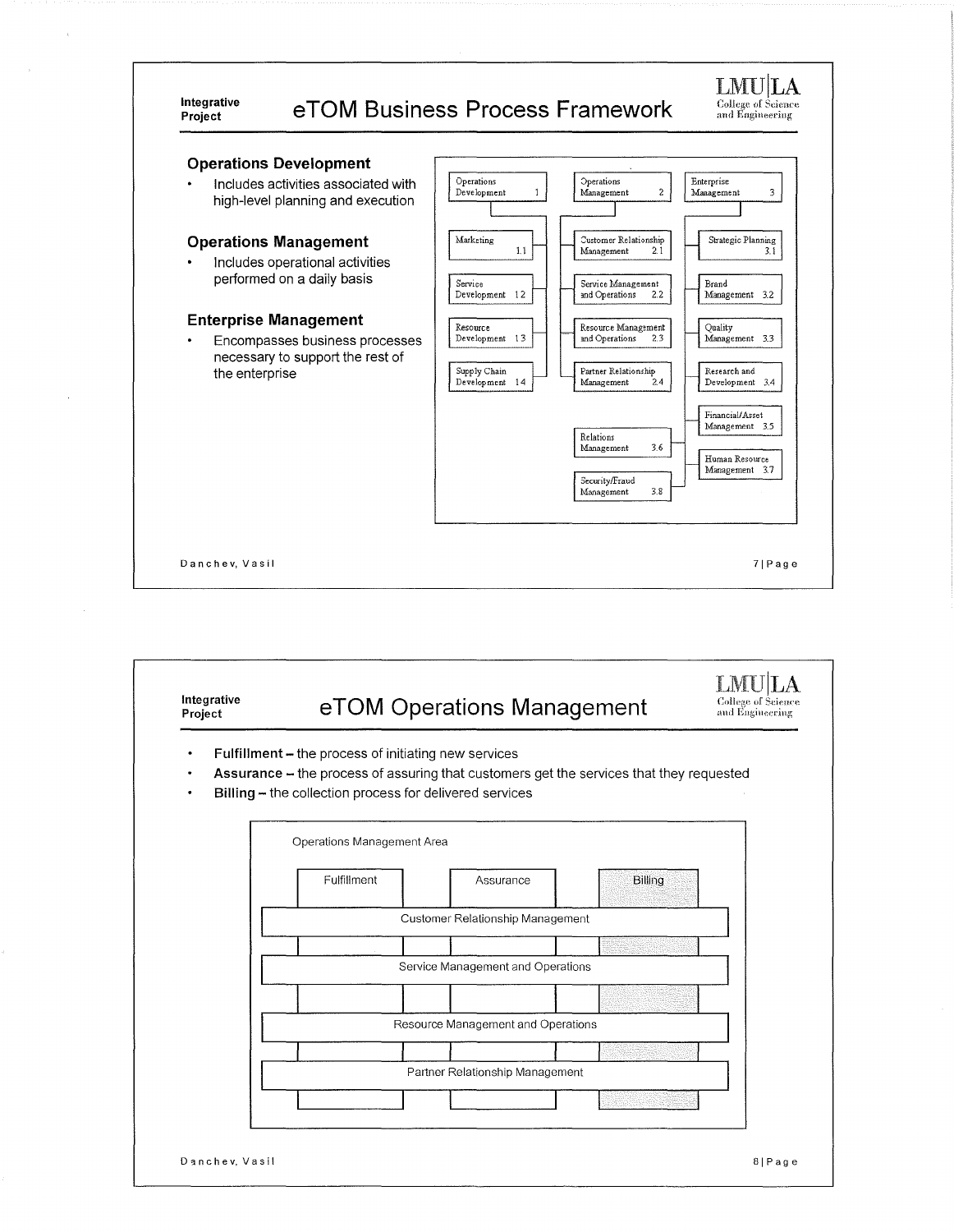

 $\ddot{\phantom{0}}$ Core Revenue Assurance - all processes, systems and organizations, associated with the direct capture, processing and collection of revenues

 $\ddot{\phantom{0}}$ **Collateral Revenue Assurance** - all processes, systems and organizations, associated with customer and product information storage and processing



| Integrative<br>Project | <b>Risk of Revenue Loss</b>                                                                                                                                                                          | <b>College of Science</b><br>and Engineering |
|------------------------|------------------------------------------------------------------------------------------------------------------------------------------------------------------------------------------------------|----------------------------------------------|
| ٠                      | In the context of revenue assurance, risk of revenue loss is the<br>measure of the probability and the consequence of system fault or<br>process error                                               |                                              |
| ٠                      | Estimating the forward risk of revenue loss is difficult<br>- Historical data to base assumptions of likely error rates is not available                                                             |                                              |
|                        | - Historical data to base assumptions of the consequence of an error is not<br>available<br>• The complexity of an error is not well correlated to its financial impact                              |                                              |
|                        | - RA team will lack skills to evaluate the risk of failures for systems and processes<br>that fall outside of the teams experience                                                                   |                                              |
| ٠                      | The calculation of the expected revenue losses is highly subjective<br>- Risk assumptions are largely based on guesstimates                                                                          |                                              |
| $\bullet$              | A formal risk assessment approach is needed<br>- Opportunity mapping model solves the consequence part of the risk analysis<br>- Revenue risk model solves the probability part of the risk analysis |                                              |
|                        | Danchev, Vasil                                                                                                                                                                                       | $10$   Page                                  |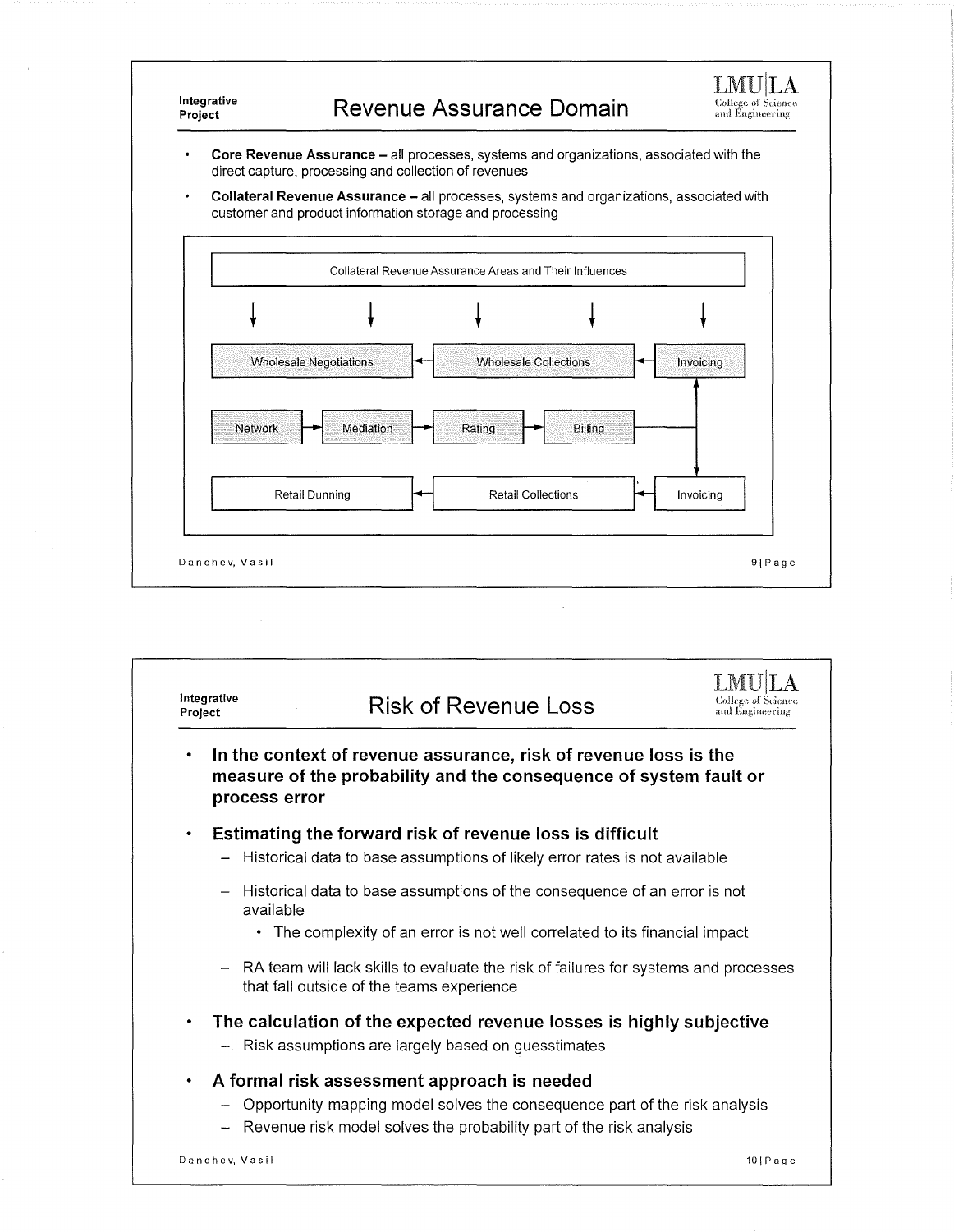

| Integrative<br>Project                                                                        | <b>Revenue Risk Model</b> |                  | College of Science<br>and Engineering |
|-----------------------------------------------------------------------------------------------|---------------------------|------------------|---------------------------------------|
| Accuracy of telecom operations depends on<br>- Systems<br>Processes<br><b>Human Resources</b> |                           |                  |                                       |
| Revenue Loss Factor                                                                           | Factor Ranking            | Qualitative Rank | Quantitative Rank                     |
|                                                                                               | Unstable                  | High             | 10%                                   |
| 1. Technology                                                                                 | Somewhat Stable           | Medium           | 5%                                    |
|                                                                                               | Stable                    | Low              | 1%                                    |
|                                                                                               | Poor/No                   | High             | 10%                                   |
| 2. Operational procedures                                                                     | Some                      | Medium           | 5%                                    |
|                                                                                               | Mature                    | Low              | 1%                                    |
|                                                                                               | Poor/No                   | High             | 10%                                   |
| 3. Employee training                                                                          | Some                      | Medium           | 5%                                    |
|                                                                                               | Proper                    | Low              | 1%                                    |
|                                                                                               | Poor/No                   | High             | 10%                                   |
| 4. Access to communications                                                                   | Some                      | Medium           | 5%                                    |
|                                                                                               | Routine                   | Low              | 1%                                    |

Danchev, Vasil

121 Page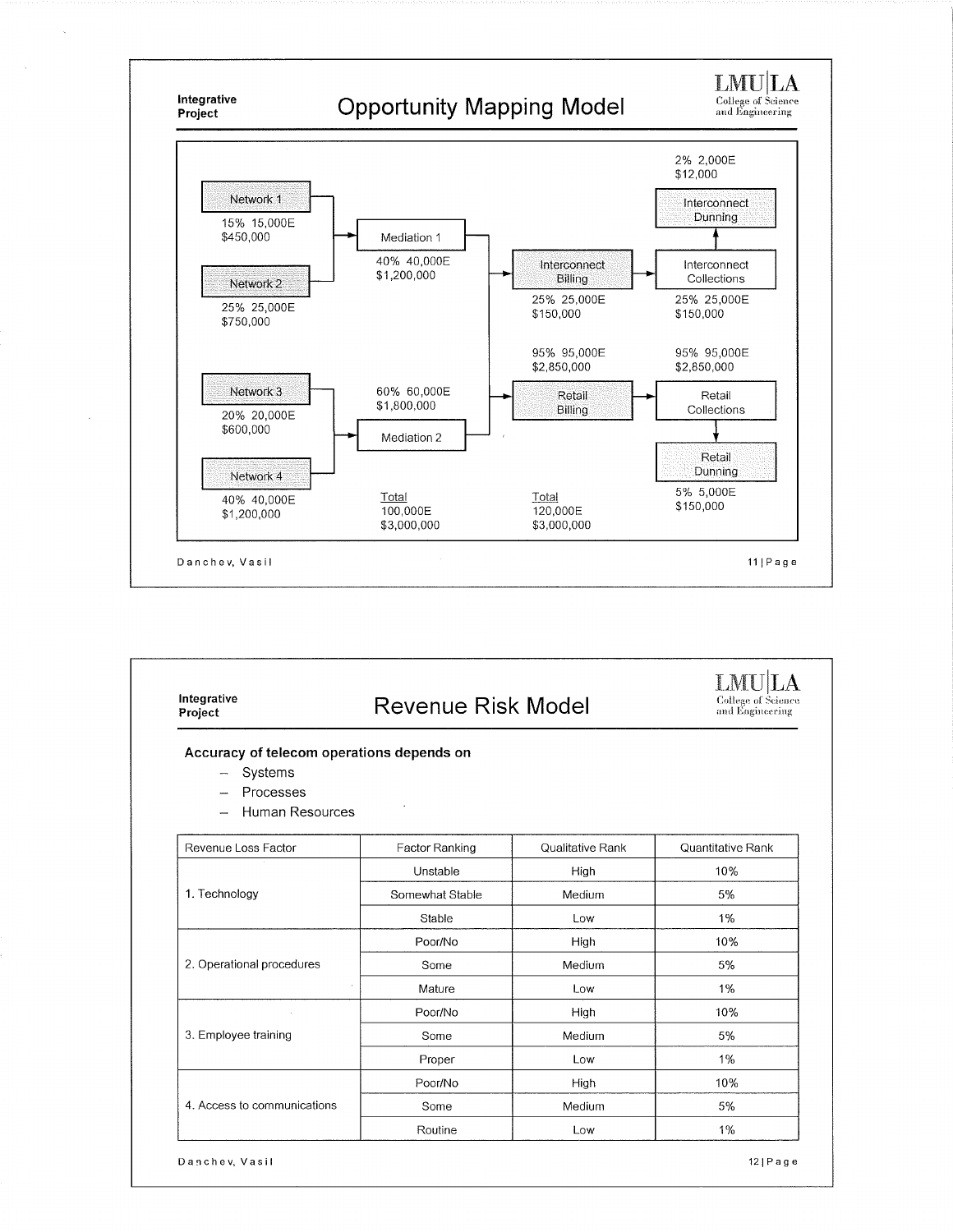

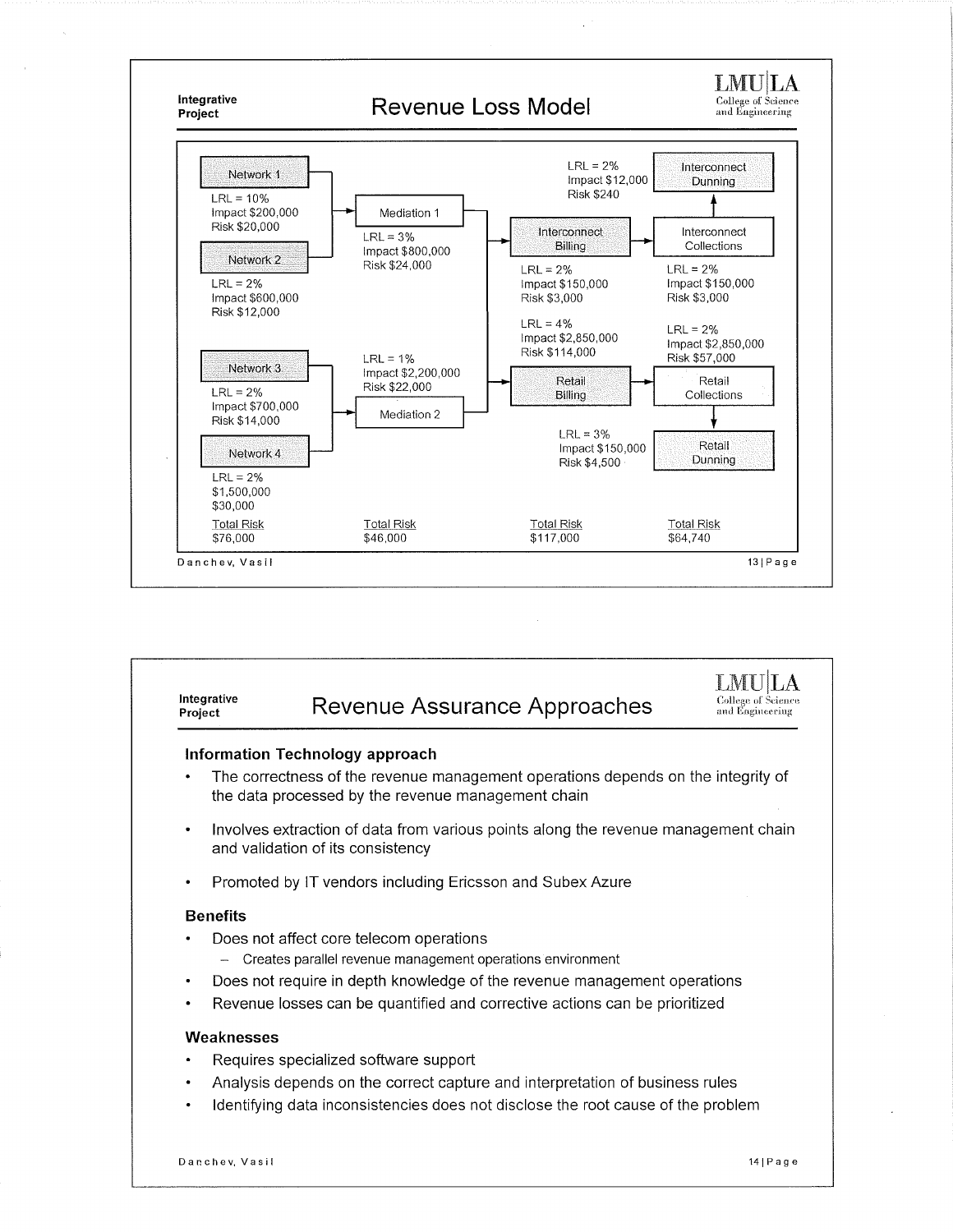### **Revenue Assurance Approaches (2)**

#### L1VIUILA College of Science and Engineering

151Page

#### **Business process re-engineering approach**

- The correctness of the revenue management operations depends on the integrity of the business processes enabling the core telecom operations
- The goal is to ensure that the processes are designed properly and perform as expected
- Promoted by consultancy businesses including Ernst & Young and Deloitte

#### **Benefits**

**Integrative** 

- Does not depend on the potential vagrancy associated with data analysis
- Fixing a process eliminates the root cause of the problem

#### **Weaknesses**

- Requires detailed knowledge of the revenue management operations
- Creating revenue assurance business case requires data acquisition to confirm that the process has failed as expected
- Fixing a process requires the consensus of all stakeholders

D an ch e v, Vas i I

**Integrative Revenue Assurance Best Practice**  $\bf LMULA$ College of Science<br>and Engineering Revenue assurance adds the greatest value to the telecom enterprise when information technology and process improvement methods are combined **Best Practice Approach**  Create the map of the revenue management operations Evaluate the risk of revenue management operations failure - Probability & Consequence Extract data from the operations areas identified as critical by the revenue risk analysis - Traffic data & Business rules Apply business rules to data extracts and match the result to the actual data processed by the monitored system Identify data inconsistencies and quantify their financial impact Rank failures according to their financial impact Identify the process that failed (or is not in place) - Use the "5 whys" technique Fix the root cause of the problem Provide training to users Confirm that the process is performing as expected Danshev, Vasil 161 and 2008, 2008 and 2009 and 2008 and 2009 and 2009 and 2009 and 2009 and 2009 and 2009 and 2009 and 2009 and 2009 and 2009 and 2009 and 2009 and 2009 and 2009 and 2009 and 2009 and 2009 and 2009 and 2009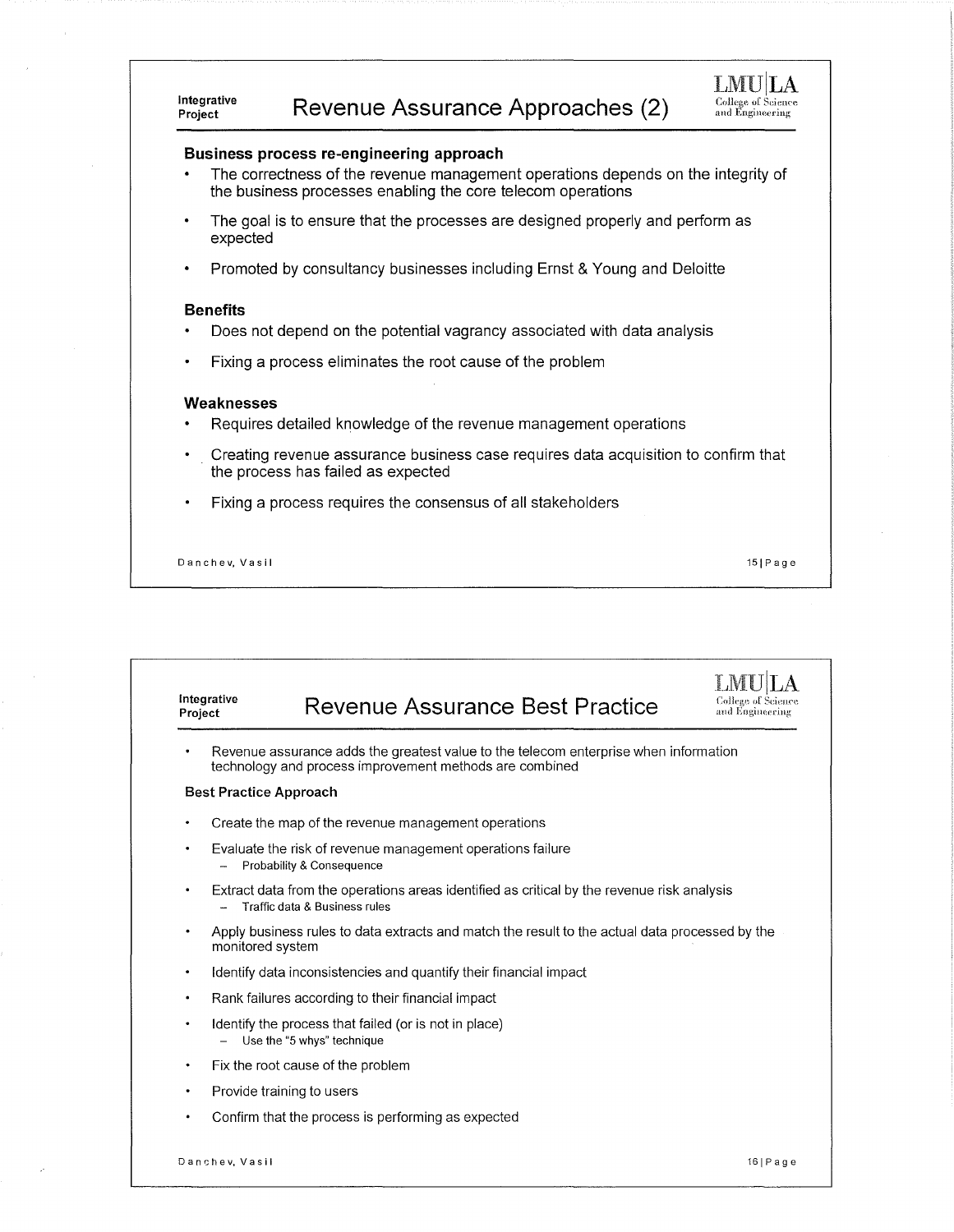## **Software Development Challenges**



171Page

### **The Standish Group Chaos report establishes that**

- Software development success rate, in 2003 was 34%
- Today, the success rate is estimated to be  $\sim$  44%
- The larger the project is the more likely it is to fail
- 37% of the software project are challenged due to lack of user input and incomplete or changing requirements and specifications

#### **In software development requirements drive almost every activity**

- Project scoping and scheduling
- Cost estimating and budgeting
- Software design and testing
- Documentation and training

#### **Bottom line**

**Integrative** 

Requirements analysis and management is one of the most important and unfortunately most neglected activities in the software development lifecycle

D a n c h e v, V a s i I

**Integrative Revenue Assurance RFP**  $\bf LMULA$ College of Science<br>and Engiueering **TeleManagement forum provides a guideline for the information that a good RFP should include Benefits expected from the revenue assurance solution**  - Primary benefits - Secondary benefits **Business environment**  Macro parameters - regulations and competition Micro parameters - customer types and segmentation, services and their net values **Existing revenue assurance organization**  - Size, location, interactions with internal as well as external organizations **Revenue management operations**  - Data volumes - Data formats and context - Rates of data creation - System interfaces and data retrieval mechanisms System vendors and software versions **Enterprise IT policy**  Dan ch e v, Vasi I 181Page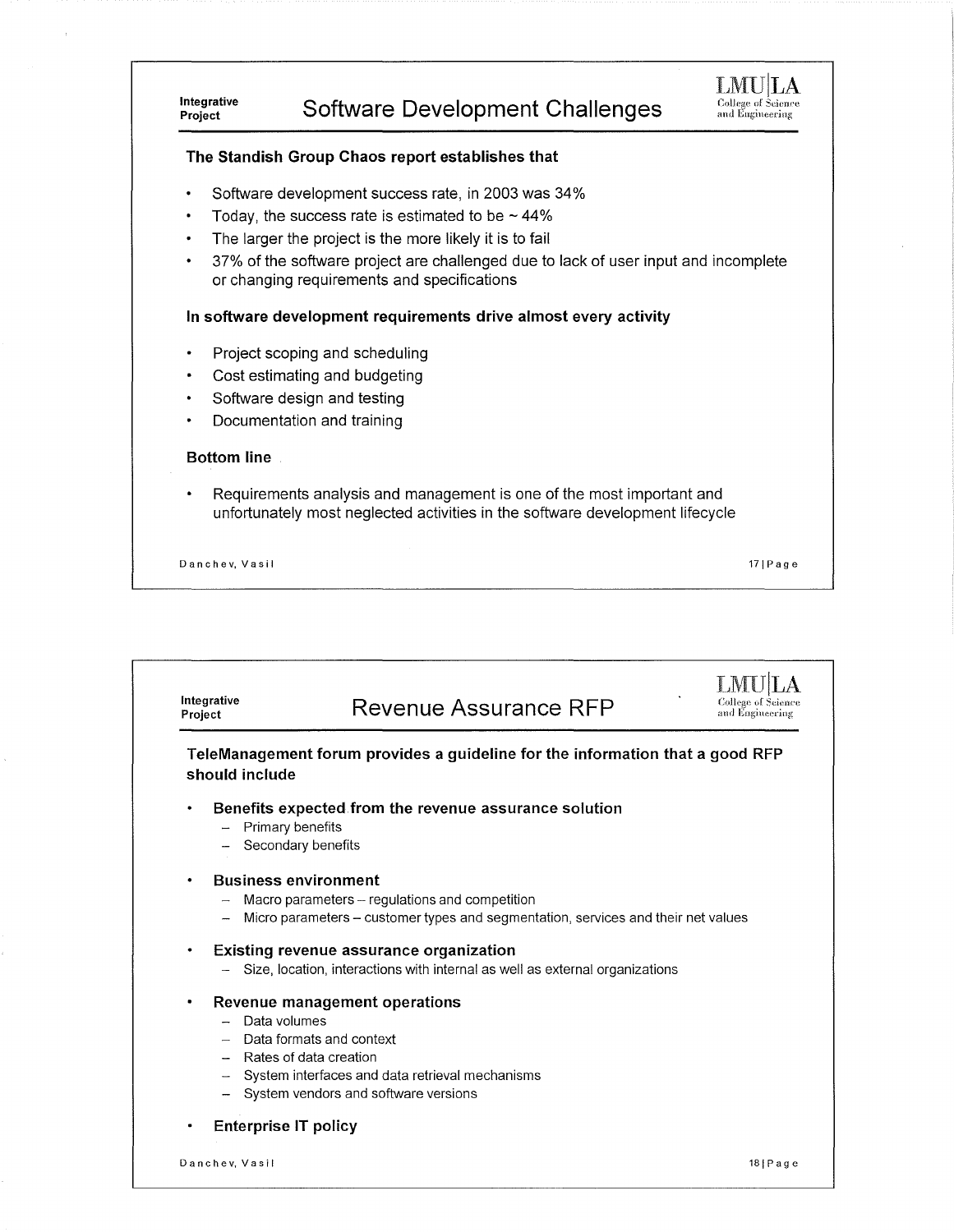

| Integrative<br>Project | <b>Telecom Requirements Analysis Practices</b>                             | <b>College of Science</b><br>and Engineering |
|------------------------|----------------------------------------------------------------------------|----------------------------------------------|
|                        | <b>Requirements analysis</b>                                               |                                              |
| Goal                   |                                                                            |                                              |
|                        | Analyzing requirements for clarity, completeness and consistency           |                                              |
| Practices              |                                                                            |                                              |
|                        | Telecom vendors do not use special methodology                             |                                              |
|                        | Vendors do not formally identify critical requirements                     |                                              |
|                        | Identifying stakeholders and discussing requirements specs is never easy   |                                              |
|                        | Customers are not willing to spend too much time with the RFP              |                                              |
| Result                 |                                                                            |                                              |
|                        | Requirements analysis is somewhat neglected                                |                                              |
|                        | Translating requirements into a product which does not perform as expected |                                              |
|                        | Disgruntled customer                                                       |                                              |
| ٠                      | Maintaining database of RFPs and proposals                                 |                                              |
|                        | Some vendors keep historical data as a reference for future projects       |                                              |
| <b>Testing</b><br>٠    |                                                                            |                                              |
|                        | Not all requirements are tested                                            |                                              |
|                        | Restricted to common sense                                                 |                                              |
|                        |                                                                            |                                              |
| Danchev, Vasil         |                                                                            | $20$   Page                                  |